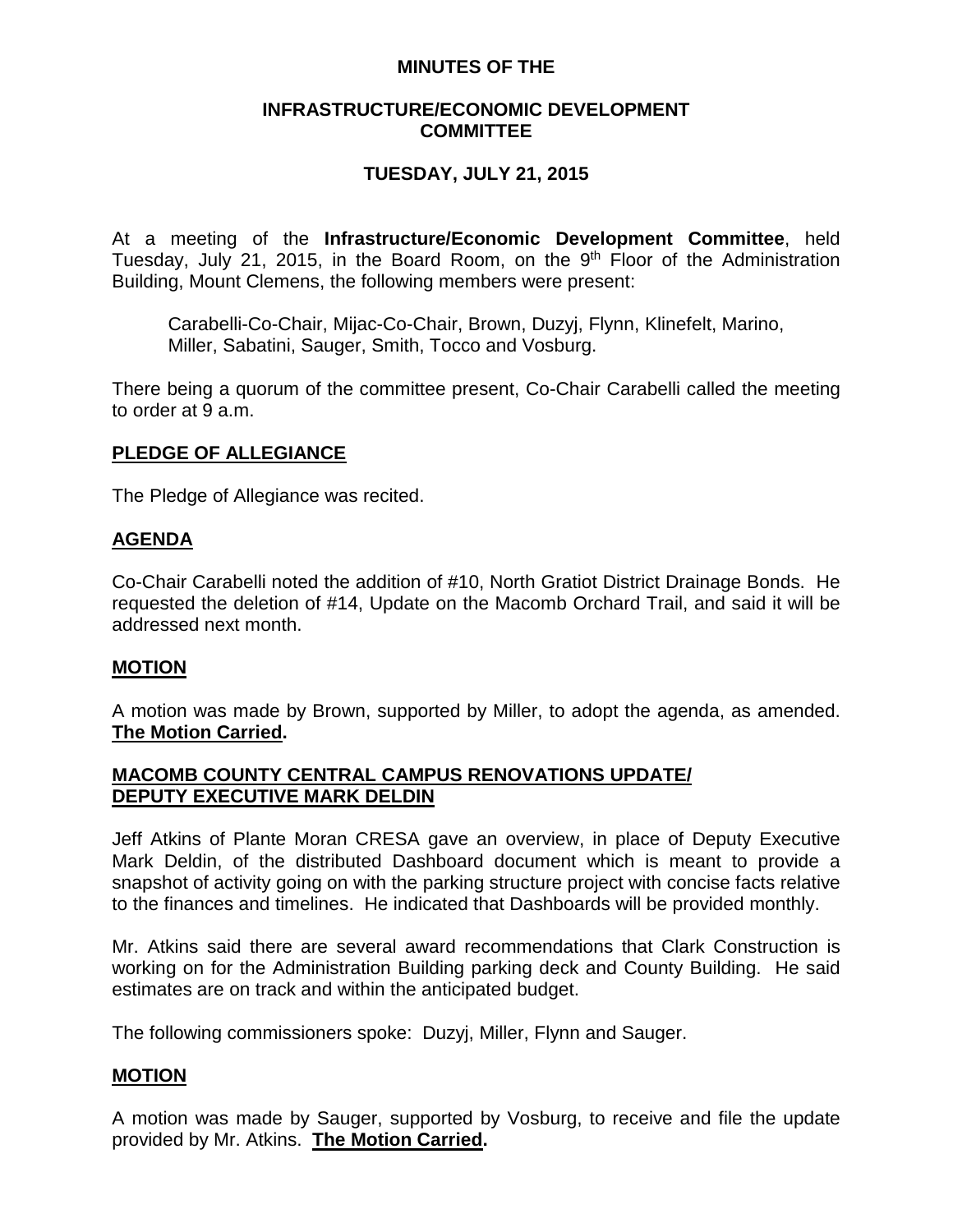### **COST SHARE AGREEMENT WITH SHELBY TOWNSHIP/PAVEMENT PRESERVATION PROGRAM-ASPHALT/DEPARTMENT OF ROADS**

Bob Hoepfner, Department of Roads Director, gave an overview of the agreement for hot mix asphalt repairs to be executed on residential streets in Shelby Township.

## **MOTION**

A motion was made by Brown, supported by Marino, to forward to the Finance Committee a recommendation to approve a contract between the Department of Roads and Shelby Township outlining the scope of work and cost sharing for hot mix asphalt repairs on residential streets. **The Motion Carried.**

# **COST SHARE AGREEMENT WITH SHELBY TOWNSHIP/PAVEMENT PRESERVATION PROGRAM-CONCRETE/DEPARTMENT OF ROADS**

Bob Hoepfner gave an overview of the agreement, which reflects projects that will be done and for which Shelby Township will share the costs.

### **MOTION**

A motion was made by Brown, supported by Marino, to forward to the Finance Committee a recommendation to approve a contract between the Department of Roads and Shelby Township outlining the scope of work and cost sharing for concrete pavement repairs on residential streets. **THE MOTION CARRIED.**

### **CONTRACT WITH ROAD COMMISSION FOR OAKLAND COUNTY/RIGHT-OF-WAY ACQUISITION FOR RECONSTRUCTION OF DEQUINDRE ROAD/DEPARTMENT OF ROADS**

Bob Hoepfner explained the contract with the Road Commission of Oakland County for right-of-way acquisition for future reconstruction of Dequindre Road. He noted that Dequindre Road serves as a shared border between Oakland and Macomb Counties.

#### **MOTION**

A motion was made by Marino, supported by Miller, to forward to the Finance Committee a recommendation to approve a contract with the Road Commission for Oakland County for the right-of-way acquisition for the future reconstruction of Dequindre Road.

The following commissioners spoke: Carabelli, Miller and Duzyj.

Co-Chair Carabelli called for a vote on the motion and **The Motion Carried.**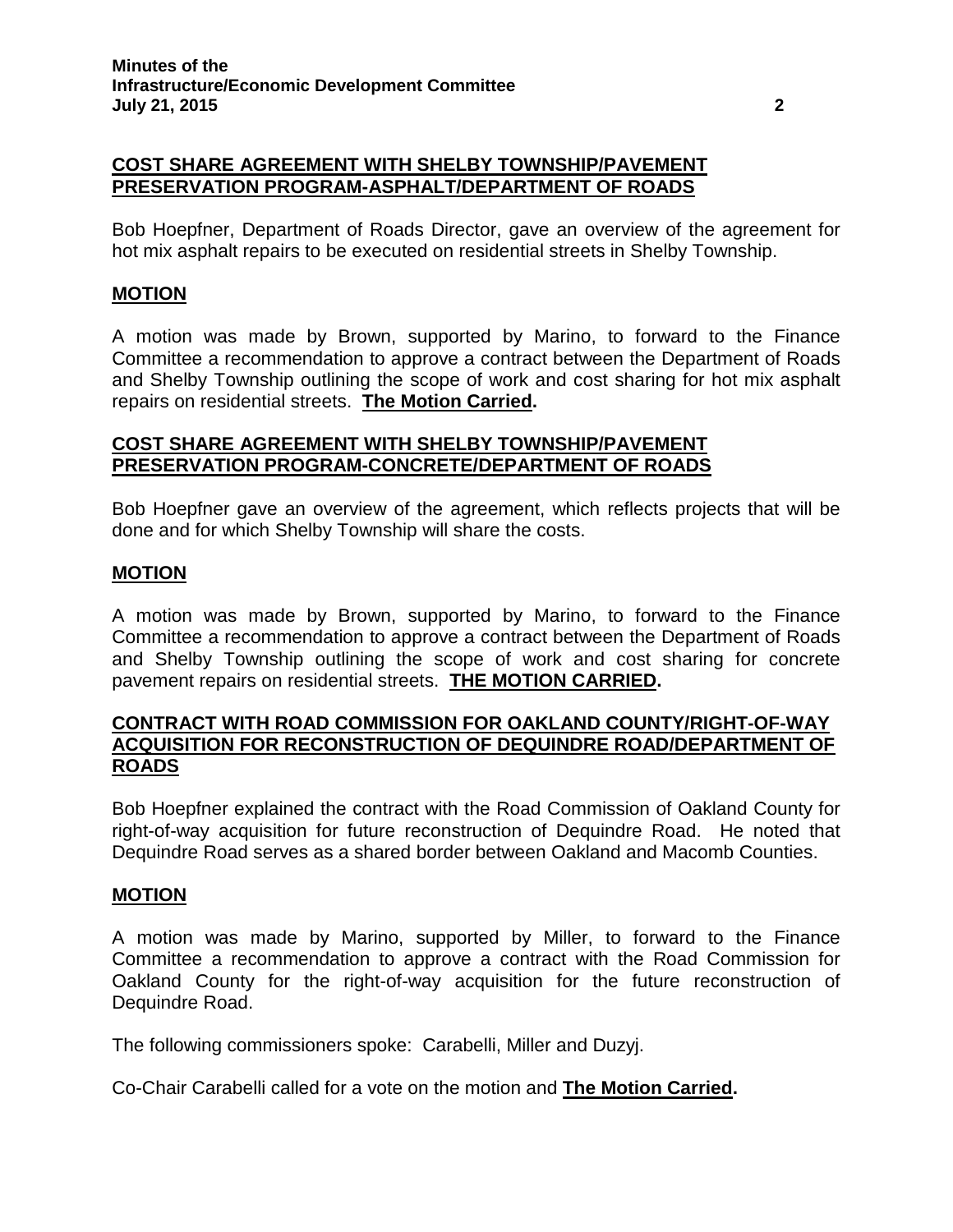# **AWARD OF CONTRACT WITH CADILLAC ASPHALT, LLC/2015 PAVEMENT PRESERVATION PROGRAM FOR ASPHALT REPAIRS/DEPARTMENT OF ROADS**

Bob Hoepfner gave an overview of the contract which will involve providing muchneeded asphalt repairs throughout Macomb County primary and residential streets.

The following commissioner spoke: Carabelli.

#### **MOTION**

A motion was made by Marino, supported by Sabatini, to forward to the Finance Committee a recommendation to approve the award of bid and contract for the 2015 Pavement Preservation Program for asphalt repairs to Cadillac Asphalt, LLC in the amount of \$2,488,471.65. **The Motion Carried.**

## **ADOPT FULL FAITH AND CREDIT RESOLUTION FOR MACOMB INTERCEPTOR DRAIN 2015 STATE REVOLVING FUND PROJECT/PUBLIC WORKS**

Bill Misterovich, Chief Deputy Public Works Commissioner, gave an overview of the system. He stated that the resolution will cover structural upgrades to northern portions of the Macomb Interceptor Drain to extend the design life of the interceptor system and prevent premature failure; this is being done at this time in order to be able to realize \$1.9 million in savings. He said the cost will be paid by the 11 member communities.

#### **COMMITTEE RECOMMENDATION – MOTION**

A motion was made by Sabatini, supported by Duzyj, to recommend that the Board of Commissioners adopt a full faith and credit resolution for the Macomb Interceptor Drain 2015 State Revolving Fund Project.

The following commissioners spoke: Duzyj and Miller.

Co-Chair Carabelli called for a vote on the motion and **THE MOTION CARRIED.**

# **DEPARTMENT BUDGET REVIEW – PLANNING AND ECONOMIC DEVELOPMENT**

Finance Director Steve Smigiel summarized the budget for the Planning & Economic Development (PED) Department. PED Executive Director Steve Cassin was present and provided detail regarding projects and departmental initiatives. He stated that an additional position was requested, but was not recommended for approval by the Office of County Executive.

#### **MOTION**

A motion was made by Vosburg, supported by Sabatini, to receive and file the budget review for the Planning and Economic Development Department.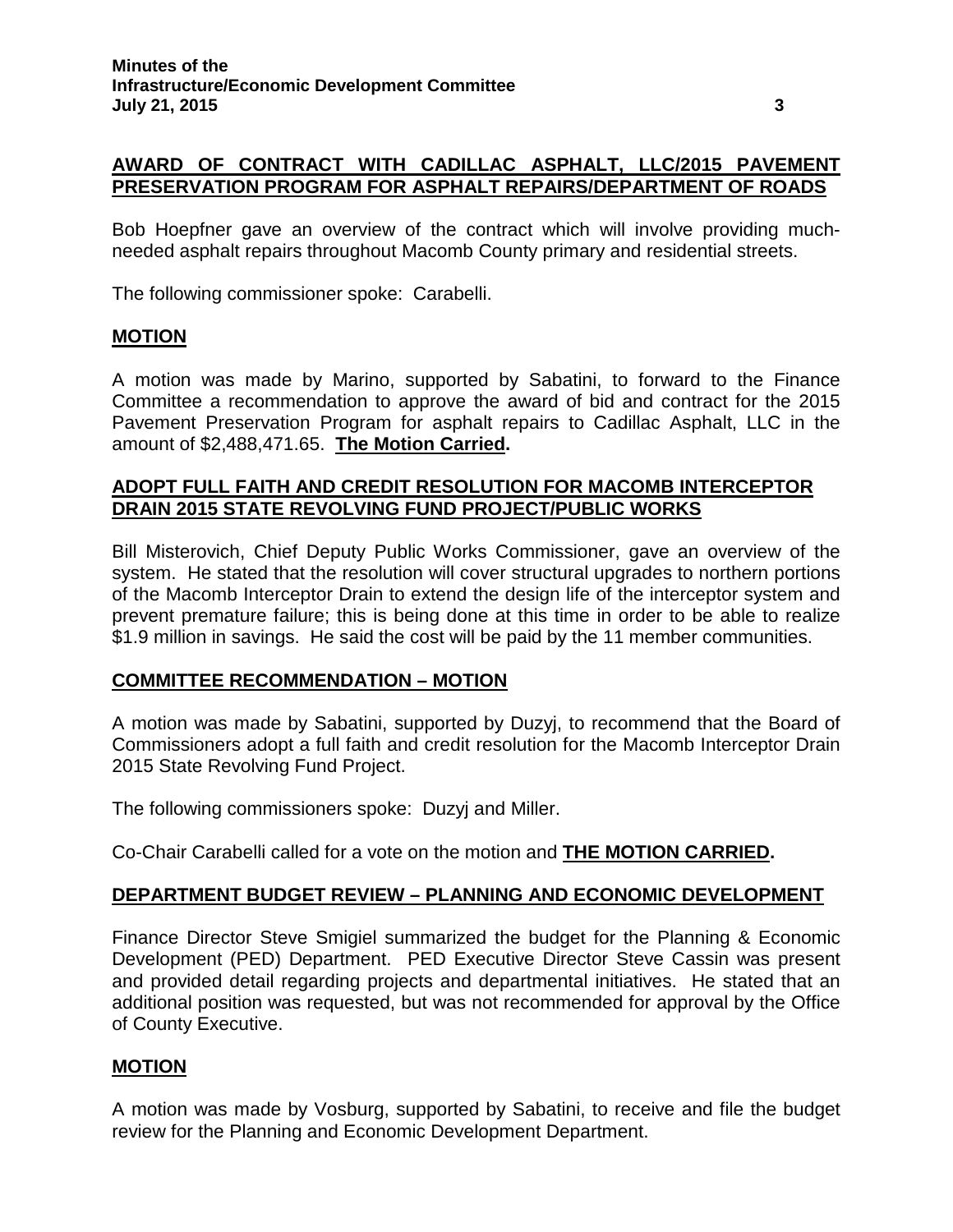The following commissioners spoke: Carabelli, Mijac, Marino and Vosburg.

Co-Chair Carabelli called for a vote on the motion and **The Motion Carried.**

# **DEPARTMENT BUDGET REVIEW – PUBLIC WORKS**

Finance Director Steve Smigiel summarized the budget for the Public Works Department.

Chief Deputy Public Works Commissioner Bill Misterovich spoke about the department's requests for new positions and upgrades.

# **MOTION**

A motion was made by Marino, supported by Vosburg, to receive and file the budget review for the Public Works Department.

The following commissioners spoke: Vosburg and Brown.

Co-Chair Mijac called for a vote on the motion and **The Motion Carried.**

# **DEPARTMENT BUDGET REVIEW – PARKS AND RECREATION**

Finance Director Steve Smigiel summarized the budget for Parks and Recreation.

# **MOTION**

A motion was made by Marino, supported by Smith, to receive and file the budget review for Parks and Recreation.

The following commissioner spoke: Vosburg.

Co-Chair Mijac called for a vote on the motion and **The Motion Carried.**

# **ADOPT PROCLAMATION COMMENDING CENTER LINE RESERVE POLICE UNIT SERGEANT STEVE NITTA FOR 20 YEARS OF SERVICE**

# **COMMITTEE RECOMMENDATION – MOTION**

A motion was made by Sauger, supported by Smith, to recommend that the Board of Commissioners adopt a proclamation commending Center Line Reserve Police Unit Sergeant Steve Nitta for 20 years of service. **THE MOTION CARRIED.**